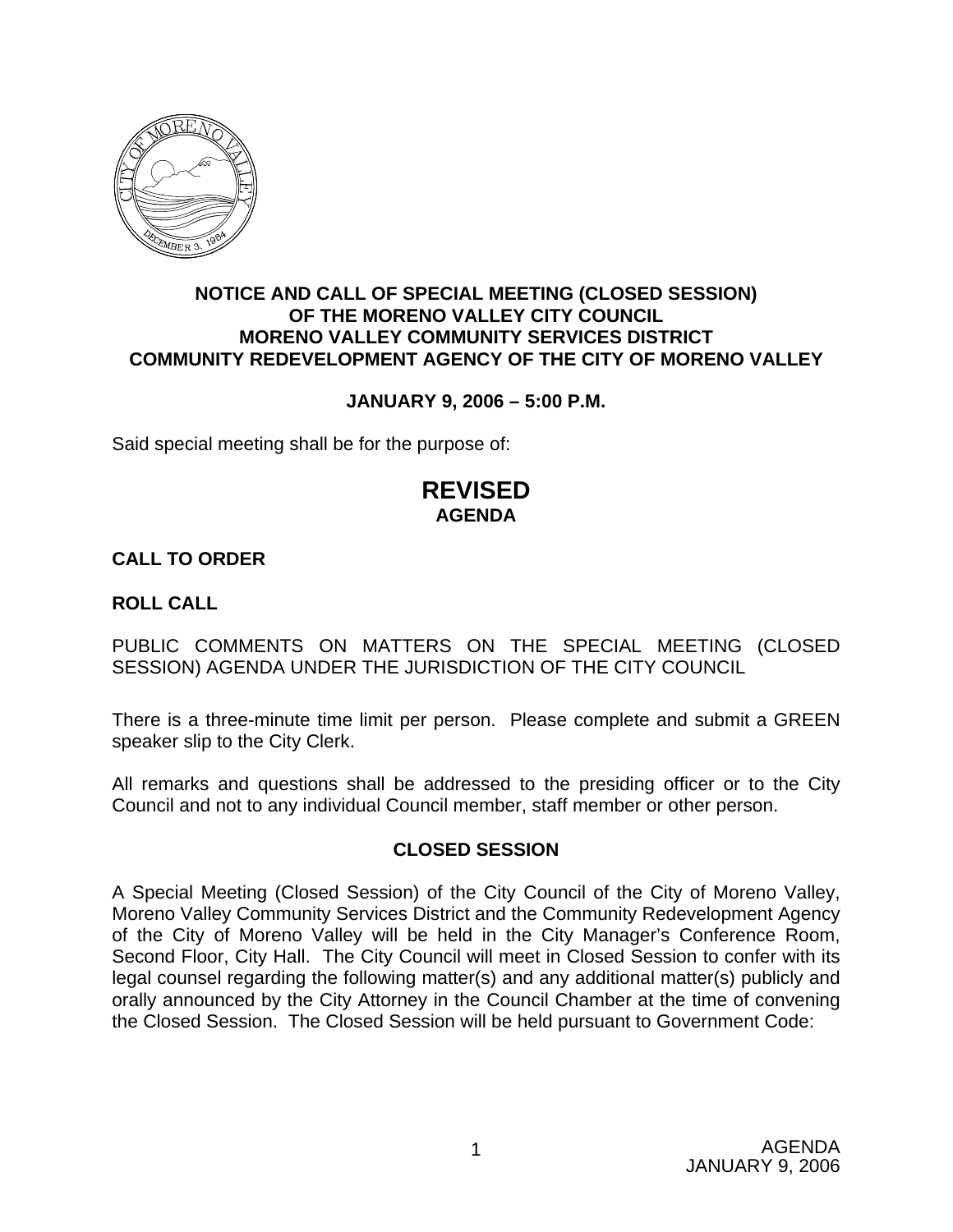- 1) SECTION 54956.9(b)(1) CONFERENCE WITH LEGAL COUNSEL SIGNIFICANT EXPOSURE TO LITIGATION Number of Cases: (2)
- 2) SECTION 54956.9(c) CONFERENCE WITH LEGAL COUNSEL INITIATION OF LITIGATION Number of Cases: (2)
- **REPORT OF ACTION FROM CLOSED SESSION, IF ANY, BY CITY ATTORNEY**
- **ADJOURN TO Special Council Meeting to be held at 6:00 p.m. in the Council Chamber (or as soon thereafter as the meeting may be called to order following the Special Closed Session)**